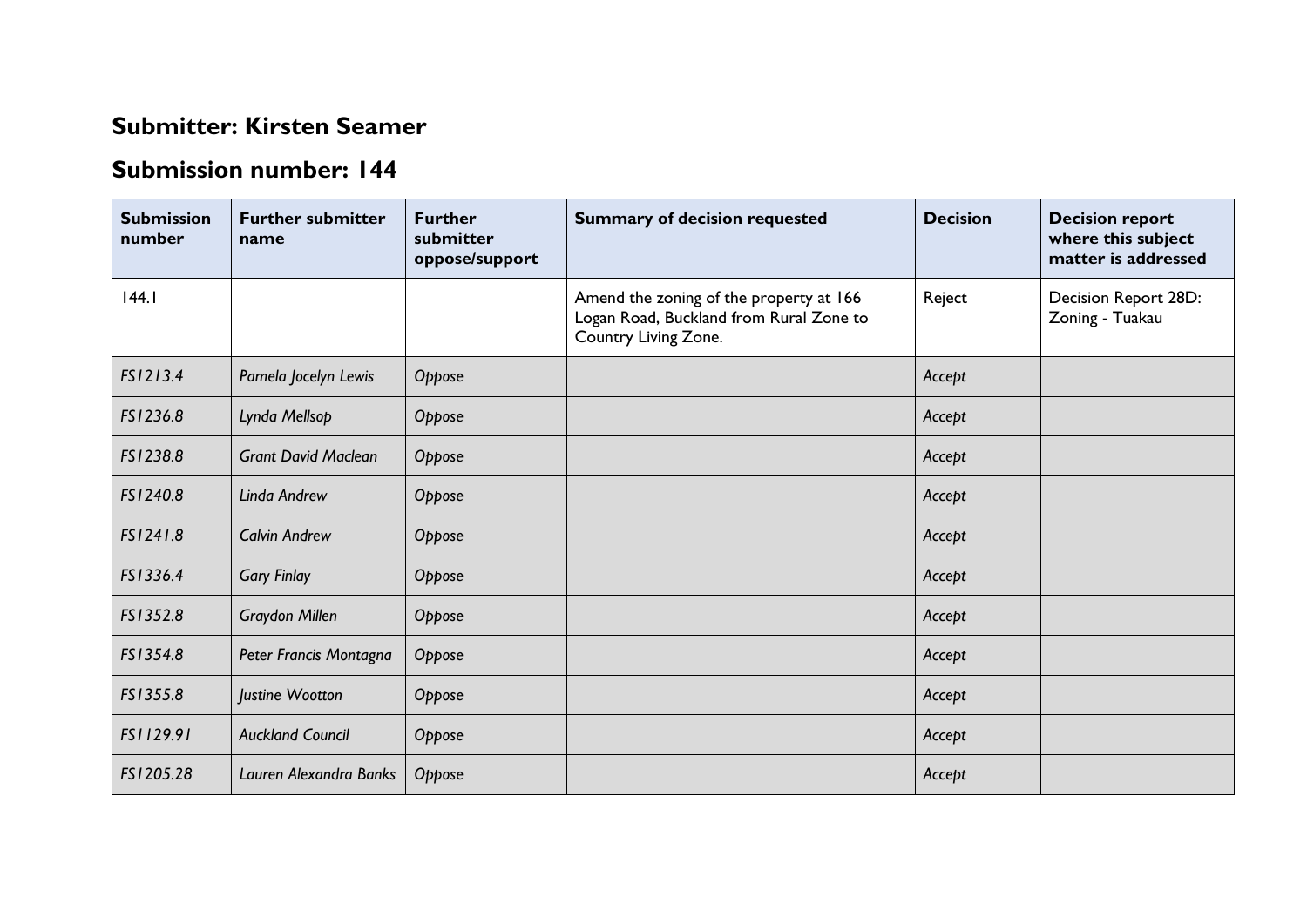| <b>Submission</b><br>number | <b>Further submitter</b><br>name | <b>Further</b><br>submitter<br>oppose/support | <b>Summary of decision requested</b> | <b>Decision</b> | <b>Decision report</b><br>where this subject<br>matter is addressed |
|-----------------------------|----------------------------------|-----------------------------------------------|--------------------------------------|-----------------|---------------------------------------------------------------------|
| FS1217.19                   | Lisa Vickery                     | Oppose                                        |                                      | Accept          |                                                                     |
| FS1219.12                   | Kirsty Rae Rapana                | Support                                       |                                      | Accept          |                                                                     |
| FS1220.20                   | <b>Heather Walden</b>            | Oppose                                        |                                      | Accept          |                                                                     |
| FS1226.16                   | Mary Evelyn Chapman              | Oppose                                        |                                      | Accept          |                                                                     |
| FS1227.20                   | Karen Daphne<br><b>McMurtry</b>  | Oppose                                        |                                      | Accept          |                                                                     |
| FS1228.28                   | Peter Christopher<br>Chapman     | Oppose                                        |                                      | Accept          |                                                                     |
| FS1229.20                   | James Wilson McMurtry            | Oppose                                        |                                      | Accept          |                                                                     |
| FS1230.20                   | Nichola Taylor                   | Oppose                                        |                                      | Accept          |                                                                     |
| FS1231.16                   | John Scott                       | Oppose                                        |                                      | Accept          |                                                                     |
| FS1232.16                   | Anthony Montagna                 | Oppose                                        |                                      | Accept          |                                                                     |
| FS1233.20                   | Andrea Scott                     | Oppose                                        |                                      | Accept          |                                                                     |
| FS1234.20                   | Scott Taylor                     | Oppose                                        |                                      | Accept          |                                                                     |
| FS1235.16                   | <b>Kirsten Marx</b>              | Oppose                                        |                                      | Accept          |                                                                     |
| FS1237.20                   | <b>Bronwyn McMurtry</b>          | Oppose                                        |                                      | Accept          |                                                                     |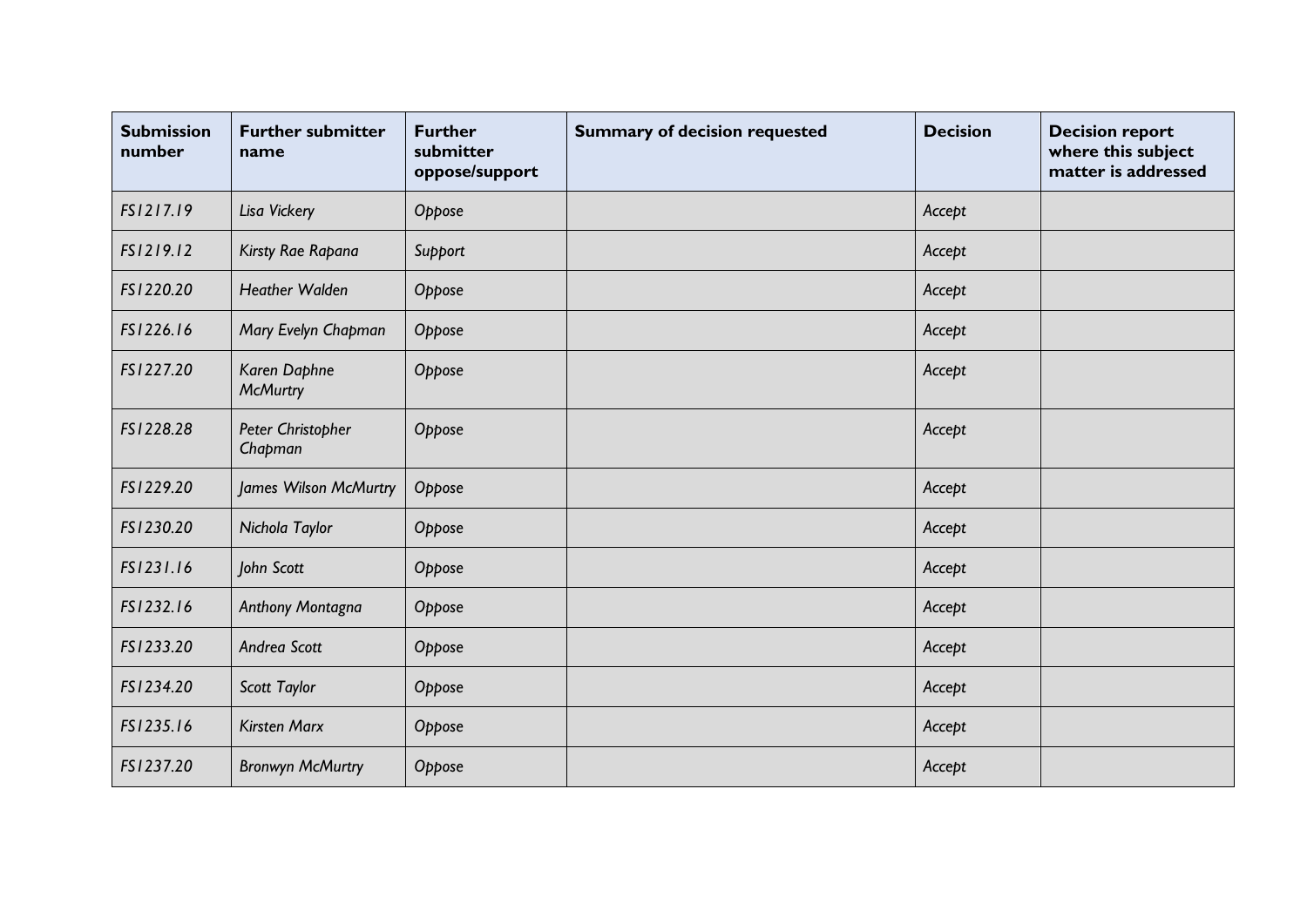| <b>Submission</b><br>number | <b>Further submitter</b><br>name           | <b>Further</b><br>submitter<br>oppose/support | <b>Summary of decision requested</b> | <b>Decision</b> | <b>Decision report</b><br>where this subject<br>matter is addressed |
|-----------------------------|--------------------------------------------|-----------------------------------------------|--------------------------------------|-----------------|---------------------------------------------------------------------|
| FS1239.20                   | <b>Ruth Phillips</b>                       | Oppose                                        |                                      | Accept          |                                                                     |
| FS1242.12                   | Faine Delwyn Mende                         | Oppose                                        |                                      | Accept          |                                                                     |
| FS1243.20                   | <b>Nicole Ormsby</b>                       | Support                                       |                                      | Accept          |                                                                     |
| FS1245.20                   | <b>Maire Enterprises</b><br><b>Limited</b> | Oppose                                        |                                      | Accept          |                                                                     |
| FS1246.20                   | <b>Sharageen Holdings</b><br>Limited       | Oppose                                        |                                      | Accept          |                                                                     |
| FS1247.20                   | <b>Tammy Baker</b>                         | Oppose                                        |                                      | Accept          |                                                                     |
| FS1290.15                   | Anthony James Parker                       | Oppose                                        |                                      | Accept          |                                                                     |
| FS1351.12                   | <b>Shana King</b>                          | Oppose                                        |                                      | Accept          |                                                                     |
| FS1356.20                   | Elizabeth Jean<br>Deadman                  | Oppose                                        |                                      | Accept          |                                                                     |
| FS1357.28                   | <b>Graham Gavin</b><br>Deadman             | Oppose                                        |                                      | Accept          |                                                                     |
| FS1358.20                   | Graham A Deadman                           | Oppose                                        |                                      | Accept          |                                                                     |
| FS1359.20                   | <b>Oshila Greathead</b>                    | Oppose                                        |                                      | Accept          |                                                                     |
| FS1360.16                   | Nesdam & Fisk Madsen<br><b>Trust</b>       | Oppose                                        |                                      | Accept          |                                                                     |